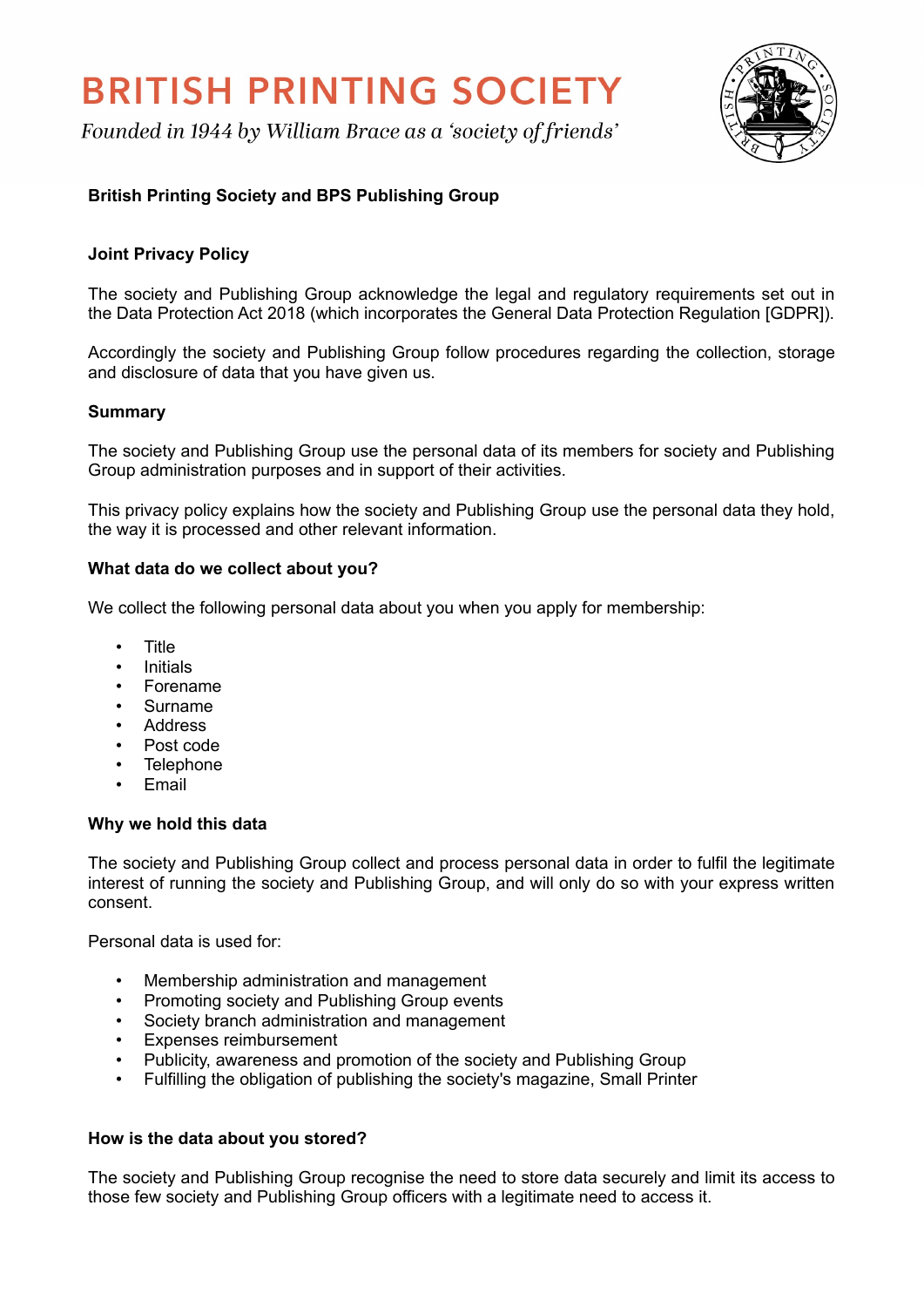Data is stored electronically in the society's and Publishing Group's membership data base and accounting records. Data is stored on computers held by individual officers and shared centrally via Dropbox (Dropbox Inc.), whose privacy notice can be read here https://www.dropbox.com/en\_GB/privacy

## **Our other service partners**

In order that we may keep you informed about news and events we may use Mailchimp (The Rocket Science Group, LLC), to send emails. Their own privacy policy can be read here https://mailchimp.com/legal/privacy/

## **The printed Annual Membership List**

We will not share your personal data with any other third-party unless we have your express written permission, or the law requires us to.

Each year the society and Publishing Group distribute their own printed copy of the annual membership list. We will only include your details if you provide us with your express written permission to do so.

The annual membership lists are issued for the personal use of members. They are not to be given nor sold to another person or organisation, and are not to be used as the basis for a marketing mailing list or any other purpose. However neither the society or the Publishing Group can be held responsible should such a breach occur.

#### **Access to your data and correction**

Under the regulations you have the right to request copies of your personal data, to seek rectification of inaccurate data, the erasure of your data, or object to or restrict the use of your data, and where our system allows, to request copies of your data in digital format.

Accordingly we ask that you inform the society's membership secretary or Publishing Group chairperson of any errors, omissions or changes in your personal data.

#### **How long do we keep your personal data**

Your personal data will be kept for a period of six months after your membership has ended.

However, references to a member which are a matter of record (e.g. subscriptions received, expenses paid, references in minutes, awards, the past holding of office, postings in social media controlled by the society or Publishing Group, mention on the website etc.) will not be ordinarily retrospectively deleted after six months. However should you request removal of publicly visible personal data we will endeavour to remove it.

Accounting records are kept for at least six years before being securely destroyed.

#### **How to contact us**

Please contact us if you have any questions about our privacy policy or data we hold about you:

The society:

By email: membership@bpsnet.org.uk

Or write to, The Membership Secretary, British Printing Society, Noddyshall, Rockshaw Road, Merstham, RH1 3DB